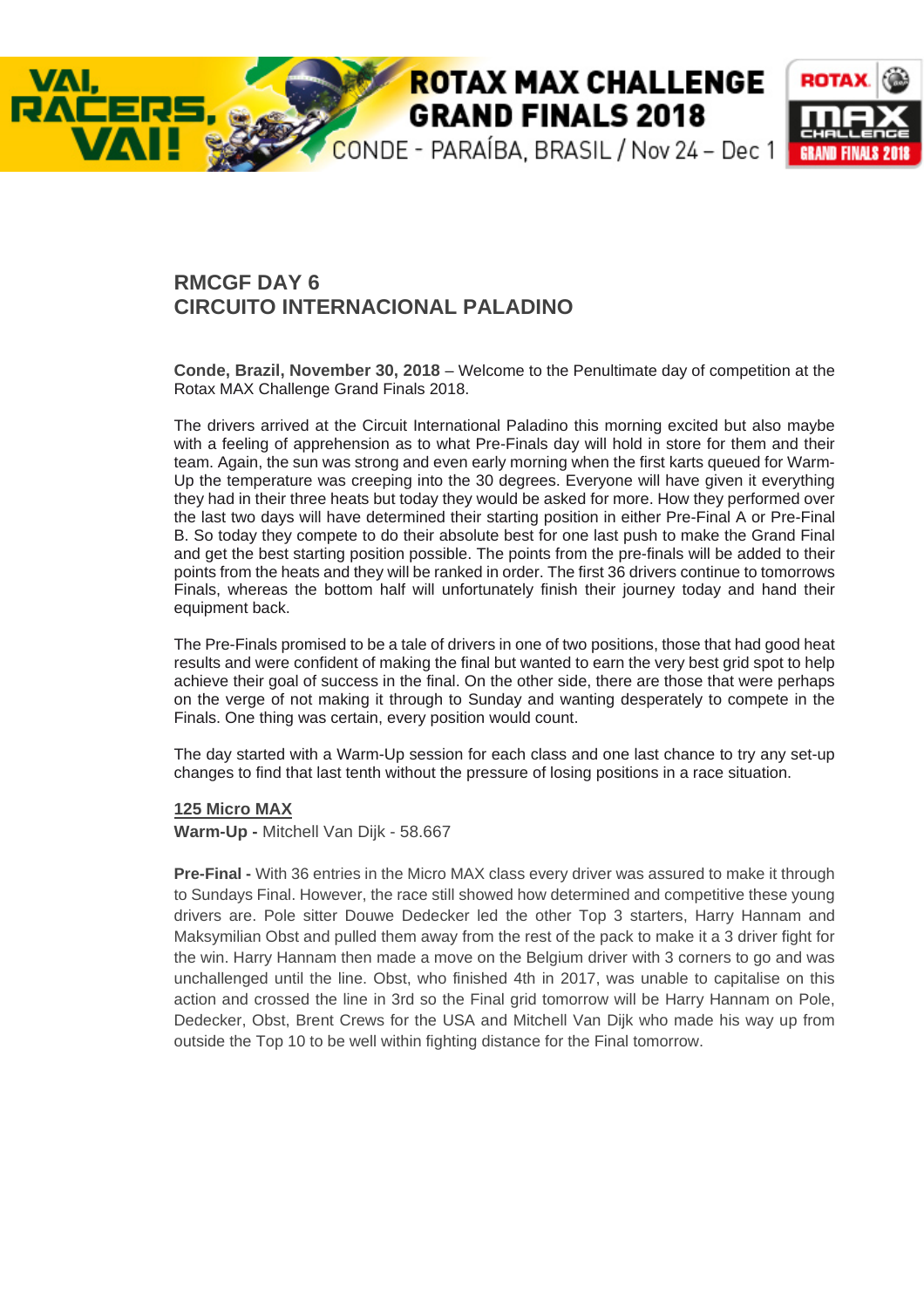# **125 Mini MAX Warm-Up -** Costa Toparis - 56.030

**Pre-Final -** The Mini MAX field is also made up of 36 drivers so whilst they didn't have to worry about not making it through the importance of the starting position for tomorrow finals showed. When the race got to the vital half way mark there were two drivers that had managed to break away from the rest of the pack. 12-Year old Evan Giltaire from France led Dani Van Ruiten who had a great first half of the race after starting from 7th position. Van Ruiten did make a pass for the lead into the first part of the last corner but Evan Gilatire made the switch back and managed to win the drag race to the line by only 0.066 seconds. The pack behind had a great battle with any of 6 drivers attempting to make the pass for 3rd at one point or another. It was Farin Megger who managed to secure the spot with the Russian Iakov Sokolov in 4th and Augustin Bernier rounded out the Top 5.

# **125 Junior MAX**

**Warm-Up - Odd Numbers -** Masson Esteban - 52.704 **Even Numbers -** Jaiden Pope - 52.506

**Pre-Final A -** Australian Jaiden Pope continued to show his performance all week and indeed last year at the Grand Finals was not a one-off by storming away from the field in Pre-Final A. He would have to see how his main competition goes in Pre-Final B later to know if he has secured pole position, but he couldn't do anymore. Team Great Britain had a terrible start to the race when Kai Hunter and Samuel Harrison made contact ending Hunter's race.

**Pre-Final B -** Team Netherlands achieved a Team 1 - 2 in the Junior Pre-Final B with another lights to flag victory by Robert De Hann who won over Mike Van Vugt. However, this was not the order they finished on track as Esteban Masson from France received not one but two time penalties resulting in him gaining a total of 8 secs onto his race time. This dropped him to P9, still one place higher than he started but he will have a harder job in the final now. Lewis Gilbert was promoted to 3rd for Team UK and Kobe Pauwels (BEL) to 4th.

If the racing did not show how close the competition is in the Junior category then the Final Grid positions do. Jaiden Pope and Robert De Haan tie on points after the heats and Pre-Finals resulting in the decision going back to the fastest lap-time posted in the Pre-Final. De Haan wins this with a 52.865 over Pope's 52.933.

# **125 MAX**

**Warm-Up - Odd Numbers -** James Lowther - 52.001 **Even Numbers -** Benjamin Jurczak - 52.179

**Pre-Final A - Hannes Morrin couldn't be blamed if he thought he may get another relatively** easy win in his Pre-Final and he did indeed lead every lap before Senna Van Waistijn from the Netherlands came past him with a last corner move. Team Australia had a good showing with

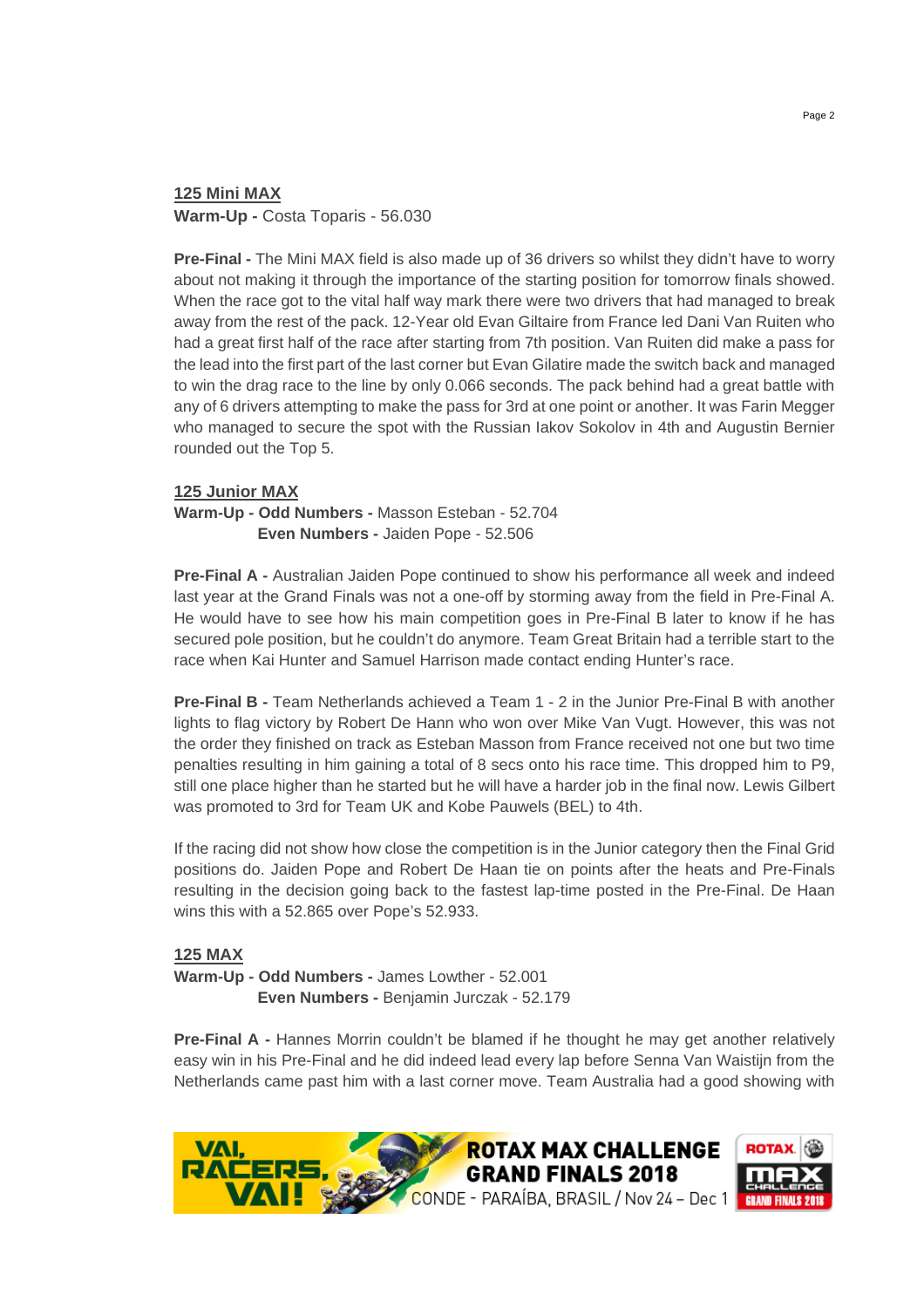Benjamin Jurczak coming 3rd with Great Britain's Rhys Hunter 4th and Bastien Borget from France 5th.

**Pre-Final B -** The first 7 laps belonged to Petr Bezel as he lead the field around from his pole position. On Lap 8 Sweden's Jesper Sjoeberg made his move after making his way up from 4th and pulled out a 1.4 second gap to take the win. Bezel finished 2nd with a clear gap ahead of Mario Novak from Austria and the Finnish driver Lauri Leppae. Home talent Joao Cunha did his chances of making the Final tomorrow a massive boost by improving 11 places from his starting position**.** 

# **125 MAX DD2 Masters**

**Warm-Up - Odd Numbers -** Matthew Hamilton - 52.416 **Even Numbers -** Antti Ollikainen - 52.200

**Pre-Final A -** Although he has won the Grand Finals four times previously, Cristiano Morgado could not have thought that his Pre-Final would be easy. However, it looked exactly this when the drivers behind him started to battle from the first lap and let him pull out and manage a 4.124 gap when he crossed the line. Michael Stephen eventually fought his way back up to 2nd after losing this position at the start. He was almost gifted this however as he was sat in 3rd before Finland's Antti Ollikainen suffered some mechanical issues and dropped down the order to finish 5th. This promoted Lucas Zacante Souza and Slawomir to 3rd and 4th.

**Pre-Final B -** The DD2 Masters race again saw a nation come home with a 1-2 due to a drop down nose cone penalty. New Zealand saw Fraser Hart battle all race with the pole man Robert Pesevski with Hart in the lead on the last lap and the Austrian to make contact whilst attempting a move and knocking his nose cone in. Promoted to 2nd was the fastest driver of not only the race but so far this week, Matthew Hamilton, breaking into the 51's for the first time (51.973). The experience of 13 Grand Finals appearances aided Christophe Adams into 3rd place with local hero Fernando Guzzi in 4th.

## **125 MAX DD2**

**Warm-Up - Odd Numbers -** Daniel Formal - 51.812 **Even Numbers -** Mariano Pires - 51.681

**Pre-Final A -** Pole man Xen De Ruwe had a dream start to Pre-Final A and with the two Italian's Claudio Pagliarani and Cristian Trolese trading places on the first two laps, the driver from Slovenia was able to build the largest lead we had seen in racing all week. He continued to post fast and consistent times and eventually won by over 5 seconds. The rest of the pack switched places almost continuously through the 15 laps but it was Frenchman Paolo Besancenz that grabbed 2nd place ahead of Ryan Wood who continued his run of 3rd place finishes. The Italian Claudio Pagliarani and Jakub Bezel were 4th and 5th.

**Pre-Final B -** Daniel Formal made sure that the DD2 Final tomorrow will certainly be one to watch when he equalled his closest rival, Xen De Ruwe's performance in his Pre-Final by

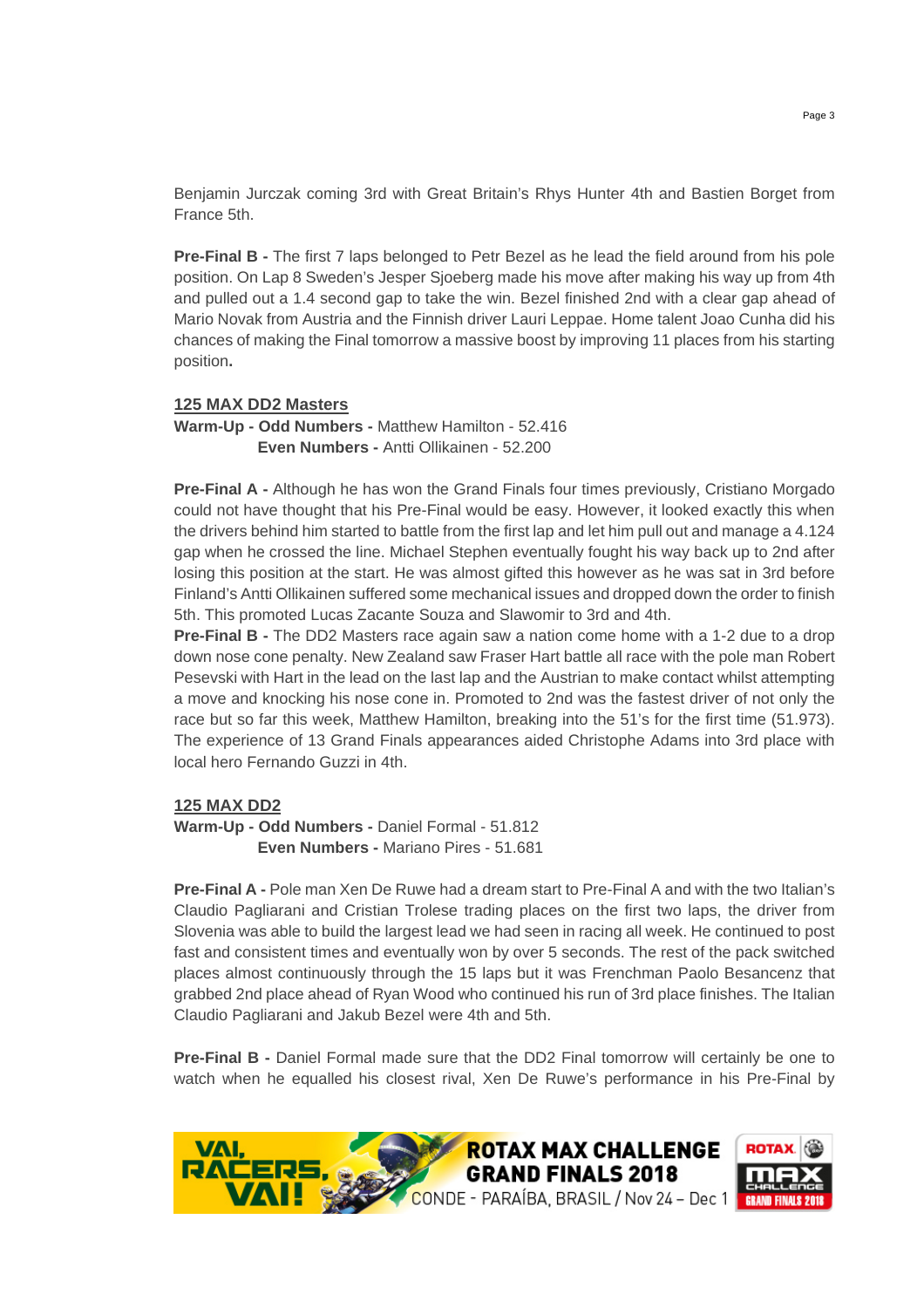leading every lap and taking the win. Although, it wasn't with the same dominance with the lead he had at the end of the race it can be said that the racers behind didn't make it as easy for him. Taylor Greenfield lost his 2nd place at the start but made his move and gave chase on the leader. Arnold Neveling improved one position form the start as the overall quickest in qualifying on Wednesday, Ryan Kennedy, seems to be struggling with race pace as he dropped to 4th.

#### **DEKM RGF 2018**

#### **Warm-Up -** Philipp Britz - 55.319

**Qualifying Practice 2 -** With a second chance to gain the Pole position for the Pre-Final, all of the drivers apart from the man that set the fastest time in Qualifying Practice 1 yesterday, Lukas Hortsmann, took to the track. Roberto Da Silveira was back at the top with a 55.541 but this was a long way off being fast enough to beat the time already set. The Brazilian mixing it with the experienced German drivers would start 2nd with Lauren Clevert 3rd.

**Pre-Final -** It was in fact Philipp Britz who showed pace in Qualifying Practice 2 that would have a fantastic start to the race and battle his way through the top 5 to make his move for the lead on Lap 5. Roberto Da Silveira came home 2nd ahead of the pole man Lukas Horstmann. One of the other guest drivers from the Americas Series that qualified for this championship earlier on in the week finished 4th in the form of Juan Jose Diaz Rodriguez. After the race the winner received a 5 Second penalty that promoted Da Silveira to Pole for tomorrow's Final and Britz to 4th.

After a tense days racing, drivers will now feel one of two emotions. Excitement and happiness that they have made it through to the Grand Finals tomorrow, or disappointment that they will now be handing back their equipment to the Rotax and the Chassis partners. We thank each and every driver for their commitment and commend them on their performance, whichever of these groups they are in. One thing is certain, tomorrow will be an amazing days racing at the 2018 Rotax MAX Challenge Grand Finals here in Brazil.

Stay updated by downloading the New App: Rotax Grand Finals for either IOS or Android phones. You can access live timing through the website: https://www.rotax-kart.com/de/Max-Challenge/Grand-Finals/Grand-Finals-2018/Follow-the-Races/LIVE-RESULTS

Stay tuned for the final report, which bring the intense action of the RMCGF to you!

For more information about the Rotax MAX Challenge, please visit our website.

The Rotax MAX Challenge (RMC) is a professional kart racing series established, owned and organized by BRP and its Rotax kart engine distributors. Approved by and in compliance with CIK / FIA, the RMC is a "one-make-engine" formula: only Rotax kart engines that are checked and sealed (for equal performance) will be used. The success in the competition is mainly up to the skills of the driver.